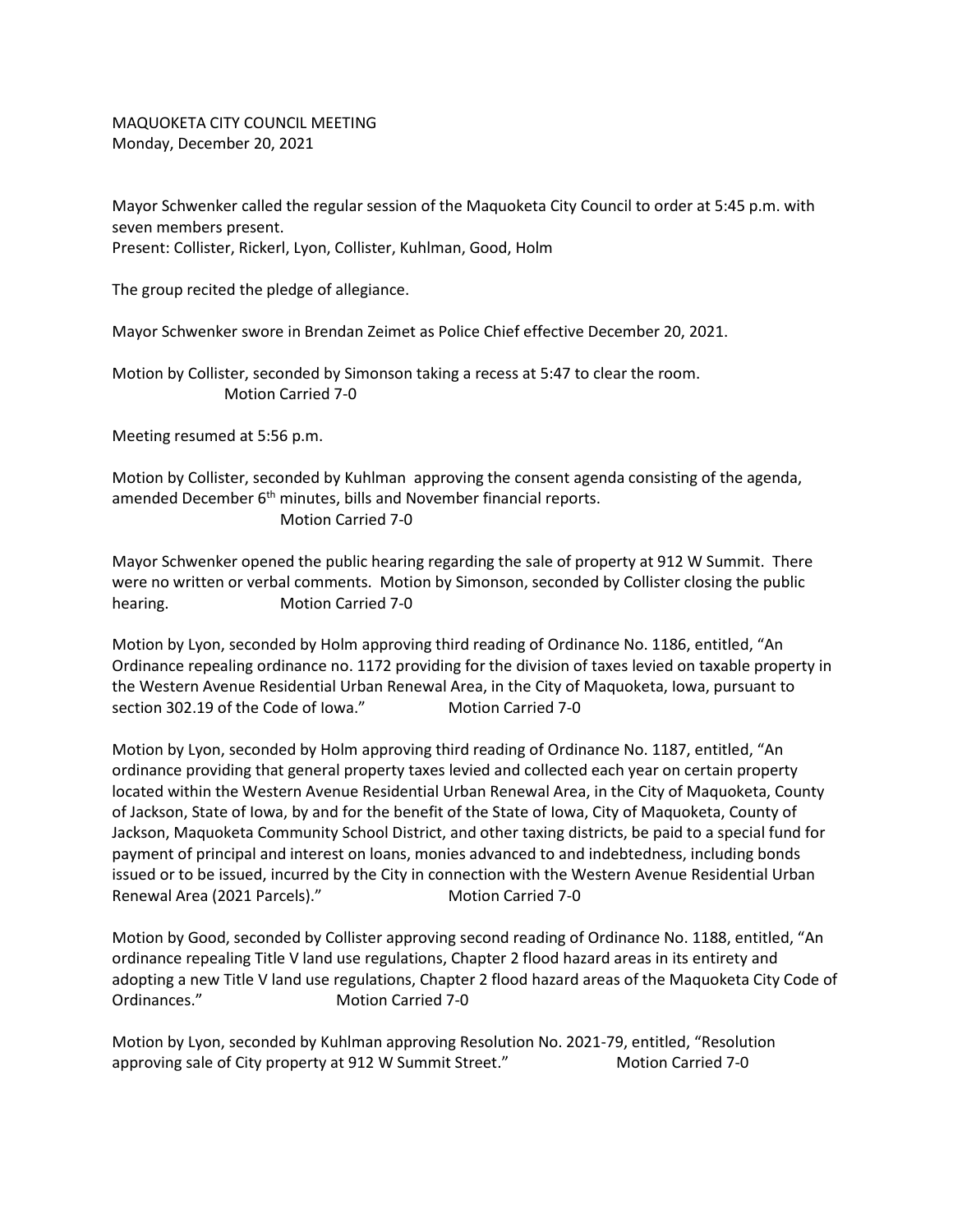Motion by Simonson, seconded by Collister approving Resolution No. 2021-80, entitled, "Resolution regarding the collection of payment for City costs to abate nuisances and enforce ordinances." Motion Carried 7-0

Motion by Lyon, seconded by Good approving Resolution No. 2021-81, entitled, "Resolution setting Monday, January  $3<sup>rd</sup>$  as public hearing date regarding sale of property at 517 S Main." Motion Carried 7-0

Motion by Collister, seconded by Holm to approve payment in the amount of \$71,189.55 to Sandry Fire Supply for fire gear. Motion Carried 7-0

Motion by Lyon, seconded by Collister to approve payment #11 in the amount of \$48,568.00 to Sheets General Construction for the Upper Story Apartments Project. Motion Carried 7-0

Motion by Lyon, seconded by Collister to approve payment in the amount of \$291,615.99 to Utility Equipment Company for the Public Works Salt Shed Repair. Motion Carried 7-0

Motion by Good, seconded by Holm to approve payment in the amount of \$15,750 to Sheets General Construction for the Public Works Salt Shed Repair. Motion Carried 7-0

Motion by Collister, seconded by Lyon to approve payment in the amount of \$25,290 to Midwest Injection for 2021 Sludge Hauling. Motion Carried 7-0

Motion by Lyon, seconded by Holm to approve payment in the amount of \$4,951.50 to Origin Design for the Stormwater Levee System Improvements. Motion Carried 7-0

Motion by Simonson, seconded by Good to approve payment in the amount of \$7,645 to Bill Miller Wood Products for grinding at the brush site. Motion Carried 7-0

Motion by Lyon, seconded by Rickerl to approve payment in the amount of \$668,701.04 to Tschiggfrie Excavating for the Platt Street Project. Motion Carried 6-1 Nay: Collister

Motion by Holm, seconded by Lyon to approve payment in the amount of \$214,750 to Tschiggfrie Excavating for the Hwy 62/64 Water Main Repair. Motion Carried 7-0

Motion by Lyon, seconded by Kuhlman to approve submittal of FY 2023 CIP to IDOT/FAA as approved by the Maquoketa Airport Commission. The Motion Carried 6-1 Nay: Simonson

Motion by Lyon, seconded by Good to approve amended pay scales for City Hall office staff. Motion Carried 7-0

Smith reported that Planning & Zoning Commission reviewed the Meadow Park Subdivision and it is in compliance with the code and the comp plan.

Motion by Collister, seconded by Lyon to approve Resolution No. 2021-82, entitled, "Resolution approving final plat of Meadow Park Subdivision." Motion Carried 7-0